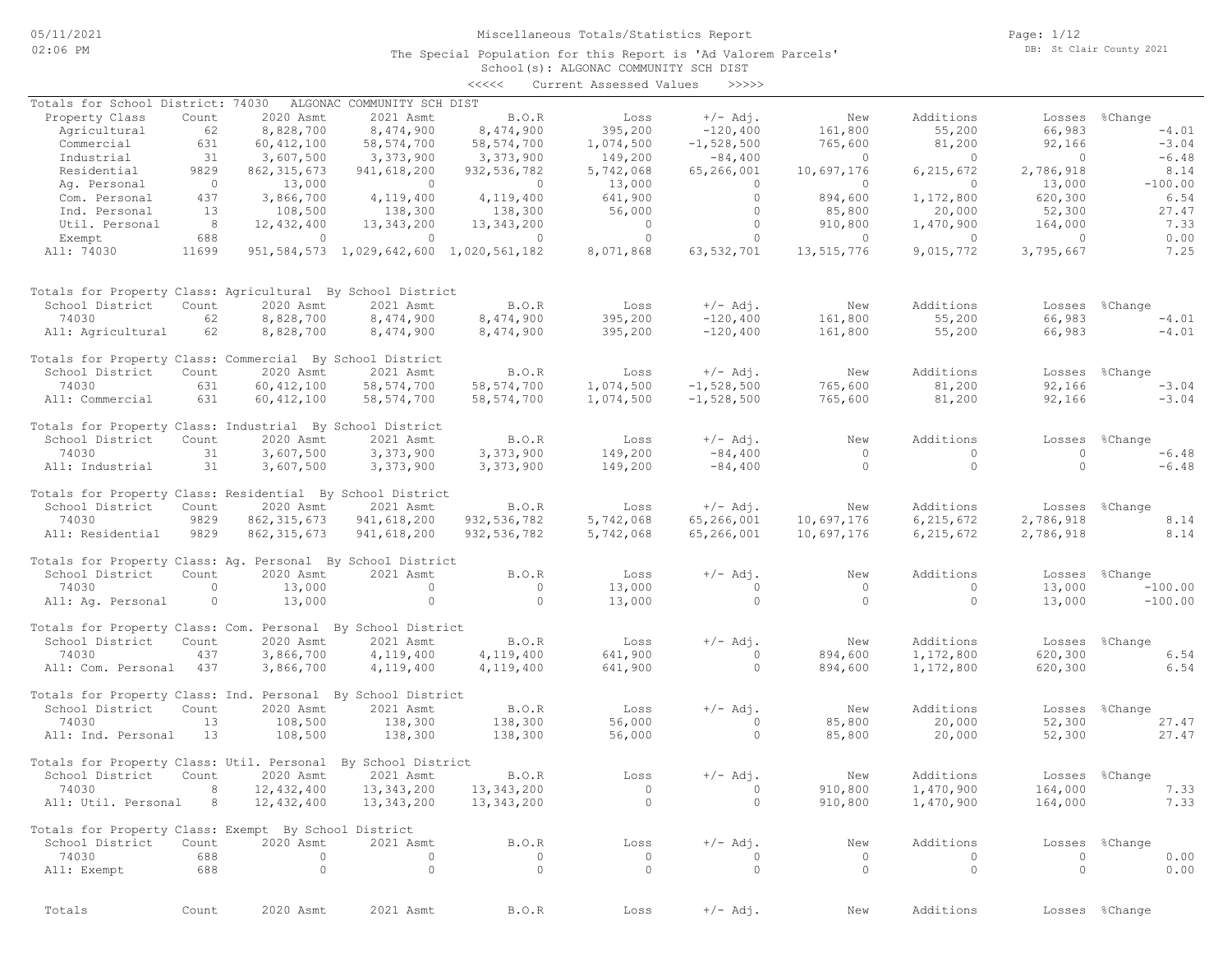05/11/2021 02:06 PM

# Miscellaneous Totals/Statistics Report

Page: 2/12 DB: St Clair County 2021

#### School(s): ALGONAC COMMUNITY SCH DIST The Special Population for this Report is 'Ad Valorem Parcels'

<<<<< Current Assessed Values >>>>>

| Real                   | 10,553 |            |            | 935,163,973 1,012,041,700 1,002,960,282 | ,360,968  | 63,532,701 | 11,624,576 | 6,352,072 | 2,946,067 |      |
|------------------------|--------|------------|------------|-----------------------------------------|-----------|------------|------------|-----------|-----------|------|
| Personal               | 458    | 16,420,600 | 17,600,900 | 17,600,900                              | 710,900   |            | 1,891,200  | 2,663,700 | 849,600   | 719  |
| Real & Personal 11,011 |        |            |            | 951,584,573 1,029,642,600 1,020,561,182 | 8,071,868 | 63,532,701 | 13,515,776 | 9,015,772 | 3,795,667 | 7.25 |
| Exempt                 | 688    |            |            |                                         |           |            |            |           |           | 0.00 |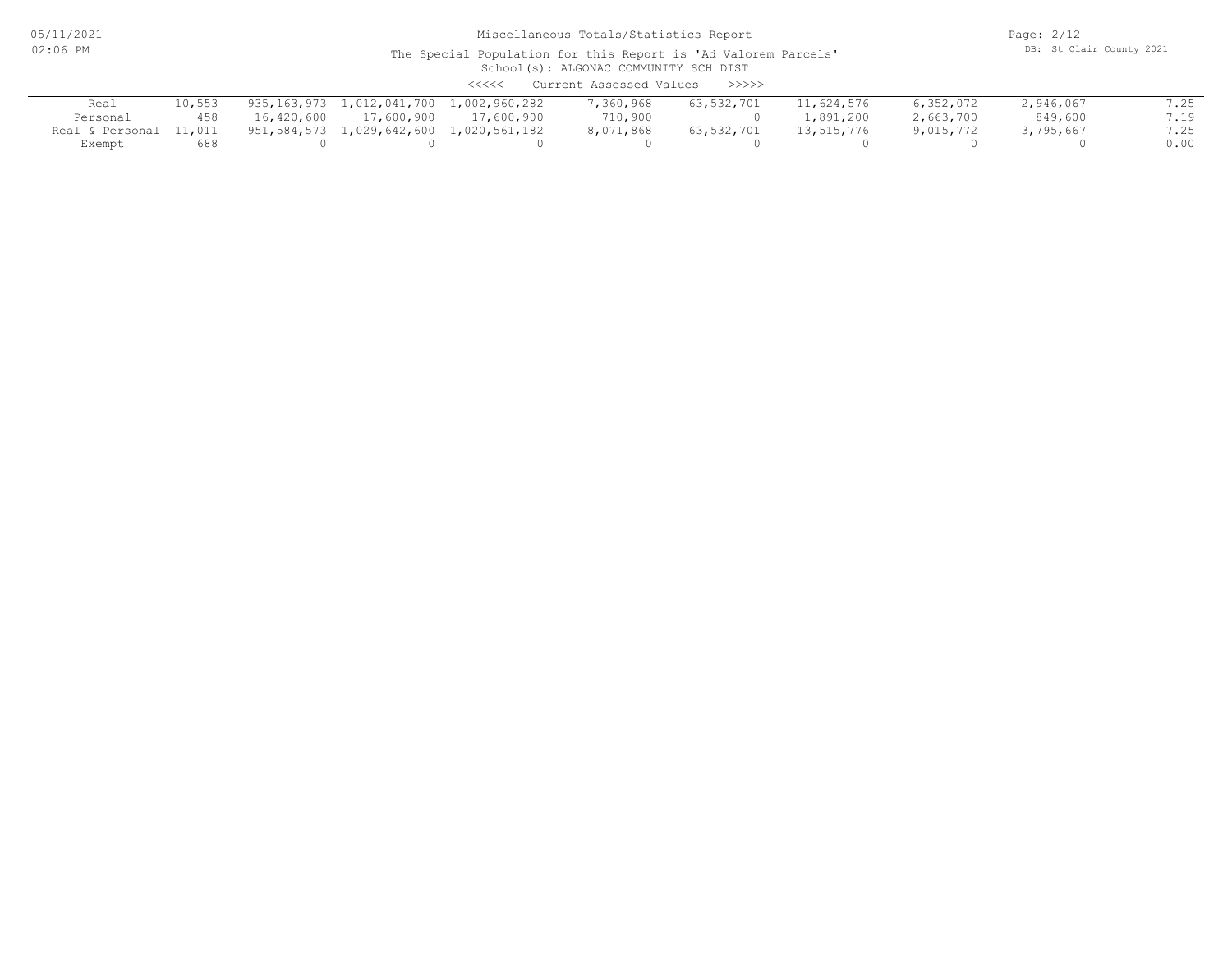05/11/2021 02:06 PM

#### Miscellaneous Totals/Statistics Report

The Special Population for this Report is 'Ad Valorem Parcels'

Page: 3/12 DB: St Clair County 2021

# School(s): ALGONAC COMMUNITY SCH DIST

|                                                              |                |               |                            | <<<<                           | S.E.V., Taxable and Capped Values |                | >>>>>          |                         |               |                |
|--------------------------------------------------------------|----------------|---------------|----------------------------|--------------------------------|-----------------------------------|----------------|----------------|-------------------------|---------------|----------------|
| Totals for School District: 74030                            |                |               | ALGONAC COMMUNITY SCH DIST |                                |                                   |                |                |                         |               |                |
| Property Class                                               | Count          | 2020 SEV      | Fin SEV                    | 2021 SEV                       | 2020 Tax                          | Fin Tax        | 2021 Tax       | BOR Tax                 | 2021 Cap      | 2021 MCAP      |
| Agricultural                                                 | 62             | 8,828,700     | 8,828,700                  | 8,474,900                      | 5, 933, 151                       | 5,933,151      | 6,445,573      | 6,445,573               | 5,948,345     | 5,948,345      |
| Commercial                                                   | 631            |               | 60, 412, 100               | 58, 574, 700                   | 44, 291, 243                      | 44, 212, 210   | 44,681,295     | 44,681,295              | 44,754,799    | 44,754,799     |
|                                                              |                | 60, 412, 100  |                            |                                |                                   |                |                |                         |               |                |
| Industrial                                                   | 31             | 3,607,500     | 3,607,500                  | 3,373,900                      | 2,782,072                         | 2,782,072      | 2,703,689      | 2,703,689               | 2,713,231     | 2,713,231      |
| Residential                                                  | 9829           | 862, 315, 673 | 861, 374, 373              | 932, 536, 782                  | 628,781,878                       | 628,030,076    | 660, 481, 208  | 654,718,242             | 647,304,588   | 642, 575, 022  |
| Ag. Personal                                                 | $\overline{0}$ | 13,000        | 13,000                     | $\circ$                        | 13,000                            | 13,000         | $\overline{0}$ | $\circ$                 | $\circ$       | $\overline{0}$ |
| Com. Personal                                                | 437            | 3,866,700     | 3,859,200                  | 4,119,400                      | 3,866,700                         | 3,859,200      | 4,119,400      | 4,119,400               | 4,119,400     | 4,119,400      |
| Ind. Personal                                                | 13             | 108,500       | 108,500                    | 138,300                        | 108,500                           | 108,500        | 138,300        | 138,300                 | 138,300       | 138,300        |
| Util. Personal                                               | 8              | 12,432,400    | 12,432,400                 | 13,343,200                     | 12,432,400                        | 12,432,400     | 13,343,200     | 13,343,200              | 13,343,200    | 13,343,200     |
| Exempt                                                       | 688            | $\circ$       | $\Omega$                   | $\circ$                        | $\circ$                           | $\overline{0}$ | $\circ$        | $\circ$                 | $\circ$       | $\overline{0}$ |
| All: 74030                                                   | 11699          | 951, 584, 573 |                            | 950, 635, 773 1, 020, 561, 182 | 698,208,944                       | 697,370,609    | 731, 912, 665  | 726,149,699             | 718, 321, 863 | 713,592,297    |
|                                                              |                |               |                            |                                |                                   |                |                |                         |               |                |
|                                                              |                |               |                            |                                |                                   |                |                |                         |               |                |
| Totals for Property Class: Agricultural By School District   |                |               |                            |                                |                                   |                |                |                         |               |                |
| School District                                              | Count          | 2020 SEV      | Fin SEV                    | 2021 SEV                       | 2020 Tax                          | Fin Tax        | 2021 Tax       | BOR Tax                 | 2021 Cap      | 2021 MCAP      |
| 74030                                                        | 62             | 8,828,700     | 8,828,700                  | 8,474,900                      | 5, 933, 151                       | 5, 933, 151    | 6,445,573      | 6,445,573               | 5,948,345     | 5,948,345      |
| All: Agricultural                                            | 62             | 8,828,700     | 8,828,700                  | 8,474,900                      | 5,933,151                         | 5, 933, 151    | 6,445,573      | 6,445,573               | 5,948,345     | 5,948,345      |
|                                                              |                |               |                            |                                |                                   |                |                |                         |               |                |
| Totals for Property Class: Commercial By School District     |                |               |                            |                                |                                   |                |                |                         |               |                |
| School District                                              | Count          | 2020 SEV      | Fin SEV                    | 2021 SEV                       | 2020 Tax                          | Fin Tax        | 2021 Tax       | BOR Tax                 | 2021 Cap      | 2021 MCAP      |
| 74030                                                        |                |               |                            |                                |                                   |                |                |                         |               |                |
|                                                              | 631            | 60, 412, 100  | 60, 412, 100               | 58, 574, 700                   | 44,291,243                        | 44, 212, 210   | 44,681,295     | 44,681,295              | 44,754,799    | 44,754,799     |
| All: Commercial                                              | 631            | 60, 412, 100  | 60, 412, 100               | 58, 574, 700                   | 44, 291, 243                      | 44, 212, 210   | 44,681,295     | 44,681,295              | 44,754,799    | 44,754,799     |
| Totals for Property Class: Industrial By School District     |                |               |                            |                                |                                   |                |                |                         |               |                |
|                                                              |                |               | Fin SEV                    |                                |                                   |                |                |                         |               |                |
| School District                                              | Count          | 2020 SEV      |                            | 2021 SEV                       | 2020 Tax                          | Fin Tax        | 2021 Tax       | BOR Tax                 | 2021 Cap      | 2021 MCAP      |
| 74030                                                        | 31             | 3,607,500     | 3,607,500                  | 3,373,900                      | 2,782,072                         | 2,782,072      | 2,703,689      | 2,703,689               | 2,713,231     | 2,713,231      |
| All: Industrial                                              | 31             | 3,607,500     | 3,607,500                  | 3,373,900                      | 2,782,072                         | 2,782,072      | 2,703,689      | 2,703,689               | 2,713,231     | 2,713,231      |
|                                                              |                |               |                            |                                |                                   |                |                |                         |               |                |
| Totals for Property Class: Residential By School District    |                |               |                            |                                |                                   |                |                |                         |               |                |
| School District                                              | Count          | 2020 SEV      | Fin SEV                    | 2021 SEV                       | 2020 Tax                          | Fin Tax        | 2021 Tax       | BOR Tax                 | 2021 Cap      | 2021 MCAP      |
| 74030                                                        | 9829           | 862, 315, 673 | 861, 374, 373              | 932, 536, 782                  | 628,781,878                       | 628,030,076    | 660, 481, 208  | 654,718,242             | 647,304,588   | 642, 575, 022  |
| All: Residential                                             | 9829           | 862, 315, 673 | 861, 374, 373              | 932, 536, 782                  | 628,781,878                       | 628,030,076    | 660, 481, 208  | 654,718,242             | 647,304,588   | 642, 575, 022  |
|                                                              |                |               |                            |                                |                                   |                |                |                         |               |                |
| Totals for Property Class: Ag. Personal By School District   |                |               |                            |                                |                                   |                |                |                         |               |                |
| School District                                              | Count          | 2020 SEV      | Fin SEV                    | 2021 SEV                       | 2020 Tax                          | Fin Tax        | 2021 Tax       | BOR Tax                 | 2021 Cap      | 2021 MCAP      |
| 74030                                                        | $\circ$        | 13,000        | 13,000                     | $\circ$                        | 13,000                            | 13,000         | $\circ$        | $\circ$                 | $\Omega$      | $\circ$        |
| All: Aq. Personal                                            | $\circ$        | 13,000        | 13,000                     | $\circ$                        | 13,000                            | 13,000         | $\circ$        | $\circ$                 | $\circ$       | $\overline{0}$ |
|                                                              |                |               |                            |                                |                                   |                |                |                         |               |                |
| Totals for Property Class: Com. Personal By School District  |                |               |                            |                                |                                   |                |                |                         |               |                |
| School District                                              | Count          | 2020 SEV      | Fin SEV                    | 2021 SEV                       | 2020 Tax                          | Fin Tax        | 2021 Tax       | BOR Tax                 | 2021 Cap      | 2021 MCAP      |
| 74030                                                        | 437            | 3,866,700     | 3,859,200                  | 4,119,400                      | 3,866,700                         | 3,859,200      | 4,119,400      | 4,119,400               | 4,119,400     | 4,119,400      |
| All: Com. Personal 437                                       |                | 3,866,700     | 3,859,200                  | 4,119,400                      | 3,866,700                         | 3,859,200      | 4,119,400      | 4,119,400               | 4,119,400     | 4,119,400      |
|                                                              |                |               |                            |                                |                                   |                |                |                         |               |                |
| Totals for Property Class: Ind. Personal By School District  |                |               |                            |                                |                                   |                |                |                         |               |                |
| School District                                              | Count          | 2020 SEV      | Fin SEV                    | 2021 SEV                       | 2020 Tax                          | Fin Tax        | 2021 Tax       | BOR Tax                 | 2021 Cap      | 2021 MCAP      |
| 74030                                                        | 13             | 108,500       | 108,500                    | 138,300                        | 108,500                           | 108,500        | 138,300        | 138,300                 | 138,300       | 138,300        |
| All: Ind. Personal                                           | 13             | 108,500       | 108,500                    | 138,300                        | 108,500                           | 108,500        | 138,300        | 138,300                 | 138,300       | 138,300        |
|                                                              |                |               |                            |                                |                                   |                |                |                         |               |                |
| Totals for Property Class: Util. Personal By School District |                |               |                            |                                |                                   |                |                |                         |               |                |
| School District Count 2020 SEV                               |                |               |                            |                                |                                   |                |                |                         | 2021 Cap      |                |
|                                                              | 8              |               | Fin SEV                    | 2021 SEV                       | 2020 Tax                          | Fin Tax        | 2021 Tax       | BOR Tax<br>13, 343, 200 |               | 2021 MCAP      |
| 74030                                                        |                | 12,432,400    | 12,432,400                 | 13,343,200                     | 12,432,400                        | 12,432,400     | 13,343,200     |                         | 13,343,200    | 13,343,200     |
| All: Util. Personal                                          | 8              | 12,432,400    | 12,432,400                 | 13,343,200                     | 12,432,400                        | 12,432,400     | 13,343,200     | 13,343,200              | 13,343,200    | 13,343,200     |
|                                                              |                |               |                            |                                |                                   |                |                |                         |               |                |
| Totals for Property Class: Exempt By School District         |                |               |                            |                                |                                   |                |                |                         |               |                |
| School District                                              | Count          | 2020 SEV      | Fin SEV                    | 2021 SEV                       | 2020 Tax                          | Fin Tax        | 2021 Tax       | BOR Tax                 | 2021 Cap      | 2021 MCAP      |
| 74030                                                        | 688            | $\circ$       | $\circ$                    | $\circ$                        | $\circ$                           | 0              | $\circ$        | 0                       | $\circ$       | $\circ$        |
| All: Exempt                                                  | 688            | $\circ$       | $\circ$                    | $\circ$                        | $\circ$                           | $\circ$        | $\circ$        | $\circ$                 | $\circ$       | $\circ$        |
|                                                              |                |               |                            |                                |                                   |                |                |                         |               |                |
|                                                              |                |               |                            |                                |                                   |                |                |                         |               |                |

Totals Count 2020 SEV Fin SEV 2021 SEV 2020 Tax Fin Tax 2021 Tax BOR Tax 2021 Cap 2021 MCAP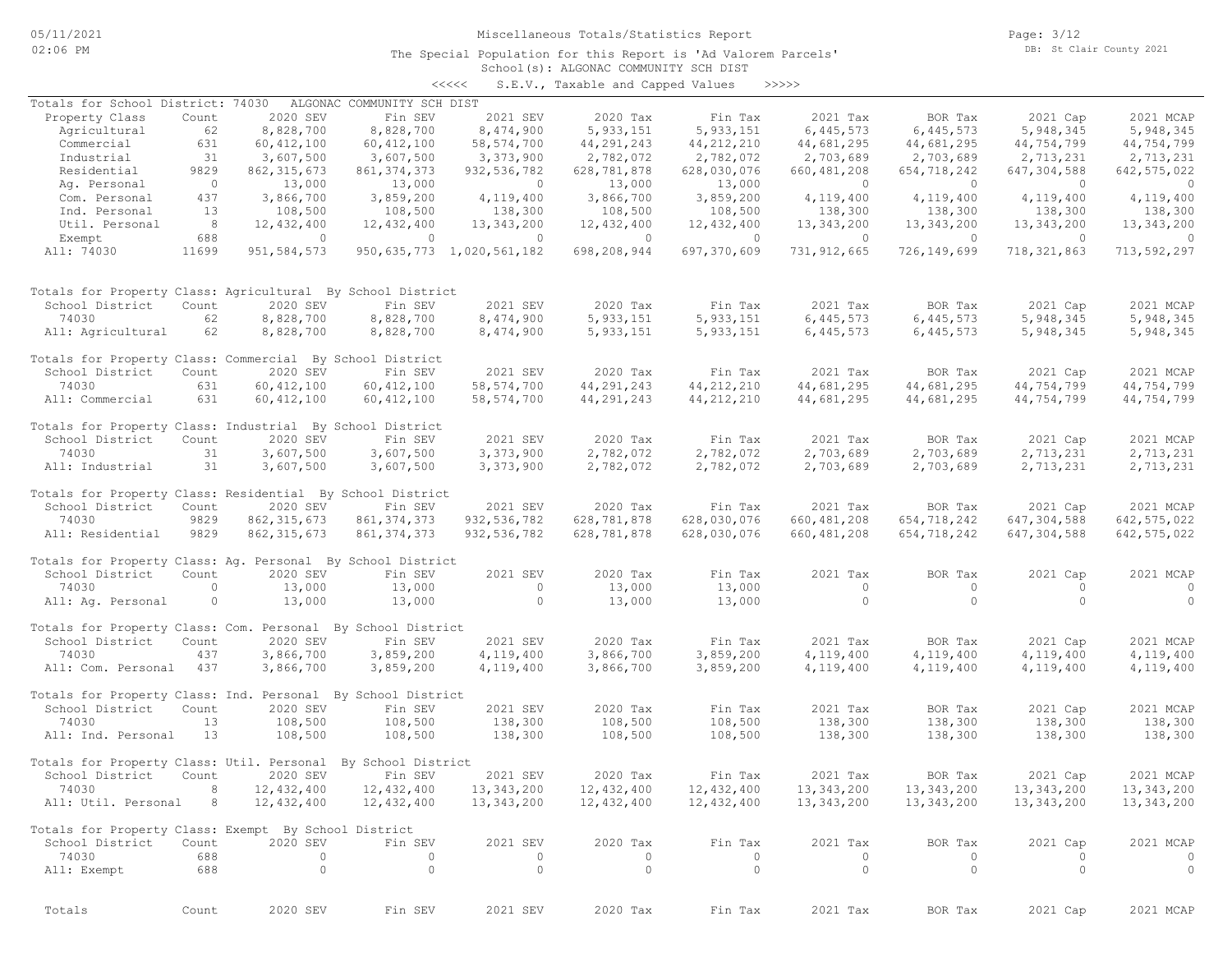05/11/2021 02:06 PM

# Miscellaneous Totals/Statistics Report

Page: 4/12 DB: St Clair County 2021

#### School(s): ALGONAC COMMUNITY SCH DIST The Special Population for this Report is 'Ad Valorem Parcels'

<<<<< S.E.V., Taxable and Capped Values >>>>>

| Real                   |     | 935,163,973 | 934,222,673 1,002,960,282 681,788,344 |             | 680,957,509 714,311,765 |             | 708,548,799 | 700,720,963 | 695,991,397 |
|------------------------|-----|-------------|---------------------------------------|-------------|-------------------------|-------------|-------------|-------------|-------------|
| Personal               | 458 | 16,420,600  | 16,413,100 17,600,900                 | 16,420,600  | 16,413,100              | 17,600,900  | 17,600,900  | 17,600,900  | 17,600,900  |
| Real & Personal 11,011 |     | 951,584,573 | 950,635,773 1,020,561,182             | 698,208,944 | 697,370,609             | 731,912,665 | 726,149,699 | 718,321,863 | 713,592,297 |
| Exempt                 | 688 |             |                                       |             |                         |             |             |             |             |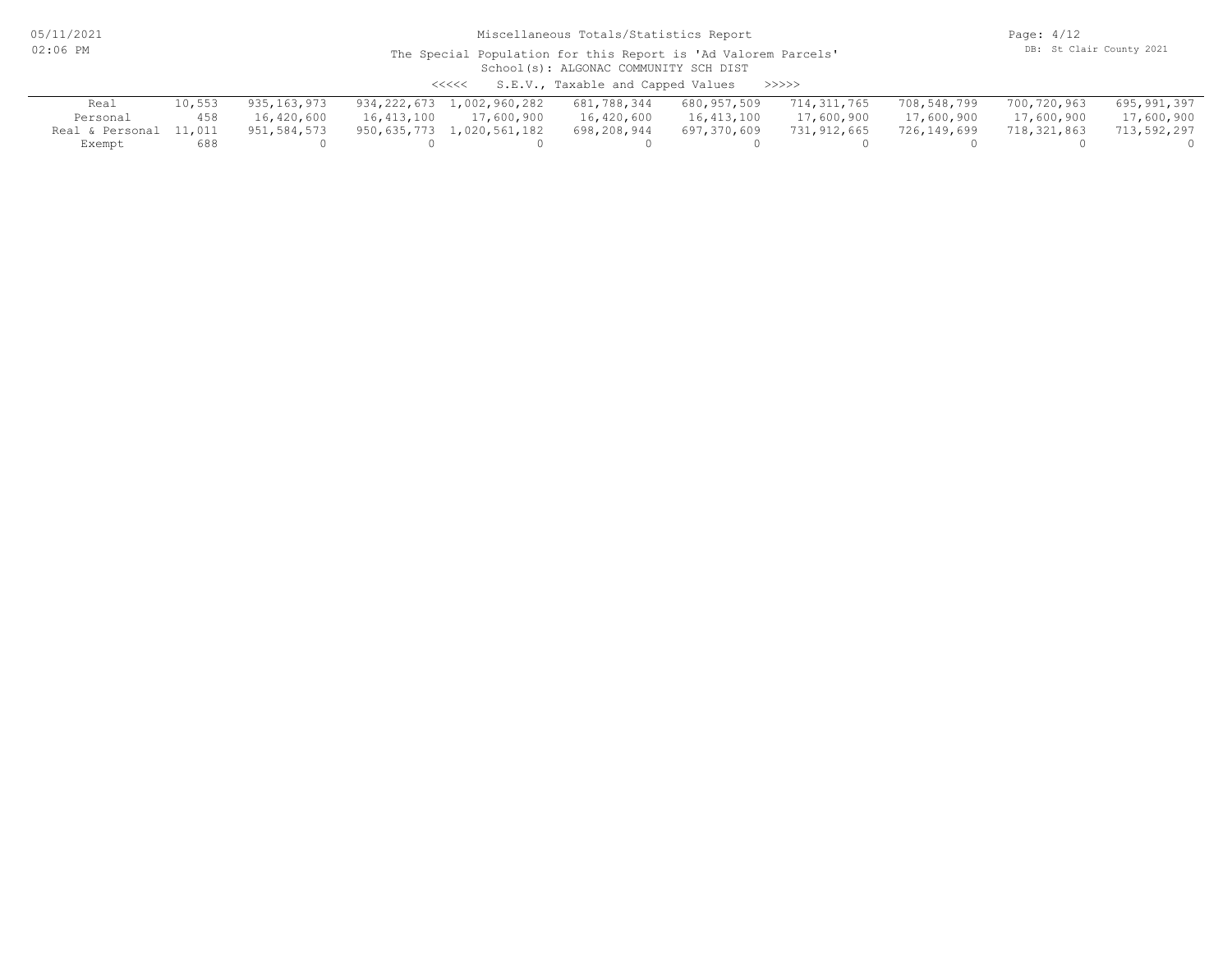Page: 5/12 DB: St Clair County 2021

#### School(s): ALGONAC COMMUNITY SCH DIST <<<<< PRE/MBT Percentage Times S.E.V. >>>>>

| Totals for School District: 74030                            |                 |               | ALGONAC COMMUNITY SCH DIST |                |                |                |                |                |                |
|--------------------------------------------------------------|-----------------|---------------|----------------------------|----------------|----------------|----------------|----------------|----------------|----------------|
| Property Class                                               | Count           | 2020 ORIG     | 2020 ORIG                  | Final PRE      | Final          | W/O Winter     | W/O Winter     | 2021 ORIG      | 2021 ORIG      |
|                                                              |                 | PRE           | Non-PRE                    |                | Non-PRE        | PRE            | Non-PRE        | PRE            | Non-PRE        |
| Agricultural                                                 | 60              | 8,572,665     | 256,035                    | 8,666,165      | 162,535        | 8,666,165      | 162,535        | 7,485,207      | 989,693        |
| Commercial                                                   | 11              | 860,797       | 59,551,303                 | 860,797        | 59,551,303     | 860,797        | 59, 551, 303   | 867,923        | 57,706,777     |
| Industrial                                                   | $\overline{0}$  | $\circ$       | 3,607,500                  | $\bigcirc$     | 3,607,500      | $\overline{0}$ | 3,607,500      | $\overline{0}$ | 3,373,900      |
| Residential                                                  | 6082            | 615, 474, 287 | 246,841,386                | 616, 972, 587  | 244,401,786    | 616, 972, 587  | 244,401,786    | 669,016,741    | 263,520,041    |
| Ag. Personal                                                 | $\overline{0}$  | $\circ$       | 13,000                     | $\circ$        | 13,000         | $\Omega$       | 13,000         | $\Omega$       | $\circ$        |
| Com. Personal                                                | 437             | 3,866,700     | $\overline{0}$             | 3,859,200      | $\overline{0}$ | 3,859,200      | $\overline{0}$ | 4,119,400      | $\overline{0}$ |
| Ind. Personal                                                | 13              | 108,500       | $\circ$                    | 108,500        | $\circ$        | 108,500        | $\circ$        | 138,300        | $\circ$        |
| Util. Personal                                               | $\sim$ 0        | $\circ$       | 12,432,400                 | $\overline{0}$ | 12,432,400     | $\overline{0}$ | 12,432,400     | $\overline{0}$ | 13, 343, 200   |
| Exempt                                                       | $7\phantom{0}7$ | $\circ$       | $\overline{0}$             | $\circ$        | $\overline{0}$ | $\circ$        | $\overline{0}$ | $\circ$        | $\overline{0}$ |
| All: 74030                                                   | 6,610           | 628,882,949   | 322,701,624                | 630, 467, 249  | 320, 168, 524  | 630,467,249    | 320, 168, 524  | 681, 627, 571  | 338, 933, 611  |
| Totals for Property Class: Agricultural By School District   |                 |               |                            |                |                |                |                |                |                |
| School District                                              | Count           | 2020 ORIG     | 2020 ORIG                  | Final PRE      | Final          | W/O Winter     | W/O Winter     | 2021 ORIG      | 2021 ORIG      |
|                                                              |                 | PRE           | Non-PRE                    |                | Non-PRE        | PRE            | Non-PRE        | PRE            | Non-PRE        |
| 74030                                                        | 60              | 8,572,665     | 256,035                    | 8,666,165      | 162,535        | 8,666,165      | 162,535        | 7,485,207      | 989,693        |
| All: Agricultural                                            | 60              | 8,572,665     | 256,035                    | 8,666,165      | 162,535        | 8,666,165      | 162,535        | 7,485,207      | 989,693        |
| Totals for Property Class: Commercial By School District     |                 |               |                            |                |                |                |                |                |                |
| School District                                              | Count           | 2020 ORIG     | 2020 ORIG                  | Final PRE      | Final          | W/O Winter     | W/O Winter     | 2021 ORIG      | 2021 ORIG      |
|                                                              |                 | PRE           | Non-PRE                    |                | Non-PRE        | <b>PRE</b>     | Non-PRE        | PRE            | Non-PRE        |
| 74030                                                        | 11              | 860,797       | 59, 551, 303               | 860,797        | 59,551,303     | 860,797        | 59, 551, 303   | 867,923        | 57,706,777     |
| All: Commercial                                              | 11              | 860,797       | 59, 551, 303               | 860,797        | 59,551,303     | 860,797        | 59, 551, 303   | 867,923        | 57,706,777     |
|                                                              |                 |               |                            |                |                |                |                |                |                |
| Totals for Property Class: Industrial By School District     |                 |               |                            |                |                |                |                |                |                |
| School District                                              | Count           | 2020 ORIG     | 2020 ORIG                  | Final PRE      | Final          | W/O Winter     | W/O Winter     | 2021 ORIG      | 2021 ORIG      |
|                                                              |                 | PRE           | Non-PRE                    |                | Non-PRE        | PRE            | Non-PRE        | PRE            | Non-PRE        |
| 74030                                                        | $\Omega$        | $\circ$       | 3,607,500                  | $\circ$        | 3,607,500      | $\overline{0}$ | 3,607,500      | $\overline{0}$ | 3,373,900      |
| All: Industrial                                              | $\circ$         | $\circ$       | 3,607,500                  | $\circ$        | 3,607,500      | $\circ$        | 3,607,500      | $\circ$        | 3,373,900      |
|                                                              |                 |               |                            |                |                |                |                |                |                |
| Totals for Property Class: Residential By School District    |                 |               |                            |                |                |                |                |                |                |
| School District                                              | Count           | 2020 ORIG     | 2020 ORIG                  | Final PRE      | Final          | W/O Winter     | W/O Winter     | 2021 ORIG      | 2021 ORIG      |
|                                                              |                 | PRE           | Non-PRE                    |                | Non-PRE        | PRE            | Non-PRE        | PRE            | Non-PRE        |
| 74030                                                        | 6082            | 615, 474, 287 | 246,841,386                | 616,972,587    | 244,401,786    | 616,972,587    | 244,401,786    | 669,016,741    | 263,520,041    |
| All: Residential                                             | 6082            | 615, 474, 287 | 246,841,386                | 616, 972, 587  | 244,401,786    | 616, 972, 587  | 244,401,786    | 669,016,741    | 263,520,041    |
| Totals for Property Class: Aq. Personal By School District   |                 |               |                            |                |                |                |                |                |                |
| School District                                              | Count           | 2020 ORIG     | 2020 ORIG                  | Final PRE      | Final          | W/O Winter     | W/O Winter     | 2021 ORIG      | 2021 ORIG      |
|                                                              |                 | PRE           | Non-PRE                    |                | Non-PRE        | PRE            | Non-PRE        | <b>PRE</b>     | Non-PRE        |
| 74030                                                        | $\circ$         | $\circ$       | 13,000                     | $\circ$        | 13,000         | $\circ$        | 13,000         | $\overline{0}$ | $\sim$ 0       |
| All: Aq. Personal                                            | $\circ$         | $\circ$       | 13,000                     | $\Omega$       | 13,000         | $\overline{0}$ | 13,000         | $\overline{0}$ | $\Omega$       |
|                                                              |                 |               |                            |                |                |                |                |                |                |
| Totals for Property Class: Com. Personal By School District  |                 |               |                            |                |                |                |                |                |                |
| School District                                              | Count           | 2020 ORIG     | 2020 ORIG                  | Final PRE      | Final          | W/O Winter     | W/O Winter     | 2021 ORIG      | 2021 ORIG      |
|                                                              |                 | PRE           | Non-PRE                    |                | Non-PRE        | PRE            | Non-PRE        | PRE            | Non-PRE        |
| 74030                                                        | 437             | 3,866,700     | $\Omega$                   | 3,859,200      | $\circ$        | 3,859,200      | $\circ$        | 4,119,400      | $\circ$        |
| All: Com. Personal 437                                       |                 | 3,866,700     | $\circ$                    | 3,859,200      | $\circ$        | 3,859,200      | $\circ$        | 4,119,400      | $\circ$        |
|                                                              |                 |               |                            |                |                |                |                |                |                |
| Totals for Property Class: Ind. Personal By School District  |                 |               |                            |                |                |                |                |                |                |
| School District                                              | Count           | 2020 ORIG     | 2020 ORIG                  | Final PRE      | Final          | W/O Winter     | W/O Winter     | 2021 ORIG      | 2021 ORIG      |
|                                                              |                 | PRE           | Non-PRE                    |                | Non-PRE        | PRE            | Non-PRE        | PRE            | Non-PRE        |
| 74030                                                        | 13              | 108,500       | $\circ$                    | 108,500        | $\overline{0}$ | 108,500        | $\circ$        | 138,300        | 0              |
| All: Ind. Personal                                           | 13              | 108,500       | $\circ$                    | 108,500        | $\circ$        | 108,500        | $\circ$        | 138,300        | $\circ$        |
|                                                              |                 |               |                            |                |                |                |                |                |                |
| Totals for Property Class: Util. Personal By School District |                 |               |                            |                |                |                |                |                |                |
| School District                                              | Count           | 2020 ORIG     | 2020 ORIG                  | Final PRE      | Final          | W/O Winter     | W/O Winter     | 2021 ORIG      | 2021 ORIG      |
|                                                              |                 | PRE           | Non-PRE                    |                | Non-PRE        | PRE            | Non-PRE        | PRE            | Non-PRE        |
| 74030                                                        | $\circ$         | $\circ$       | 12,432,400                 | 0              | 12,432,400     | $\circ$        | 12,432,400     | $\circ$        | 13, 343, 200   |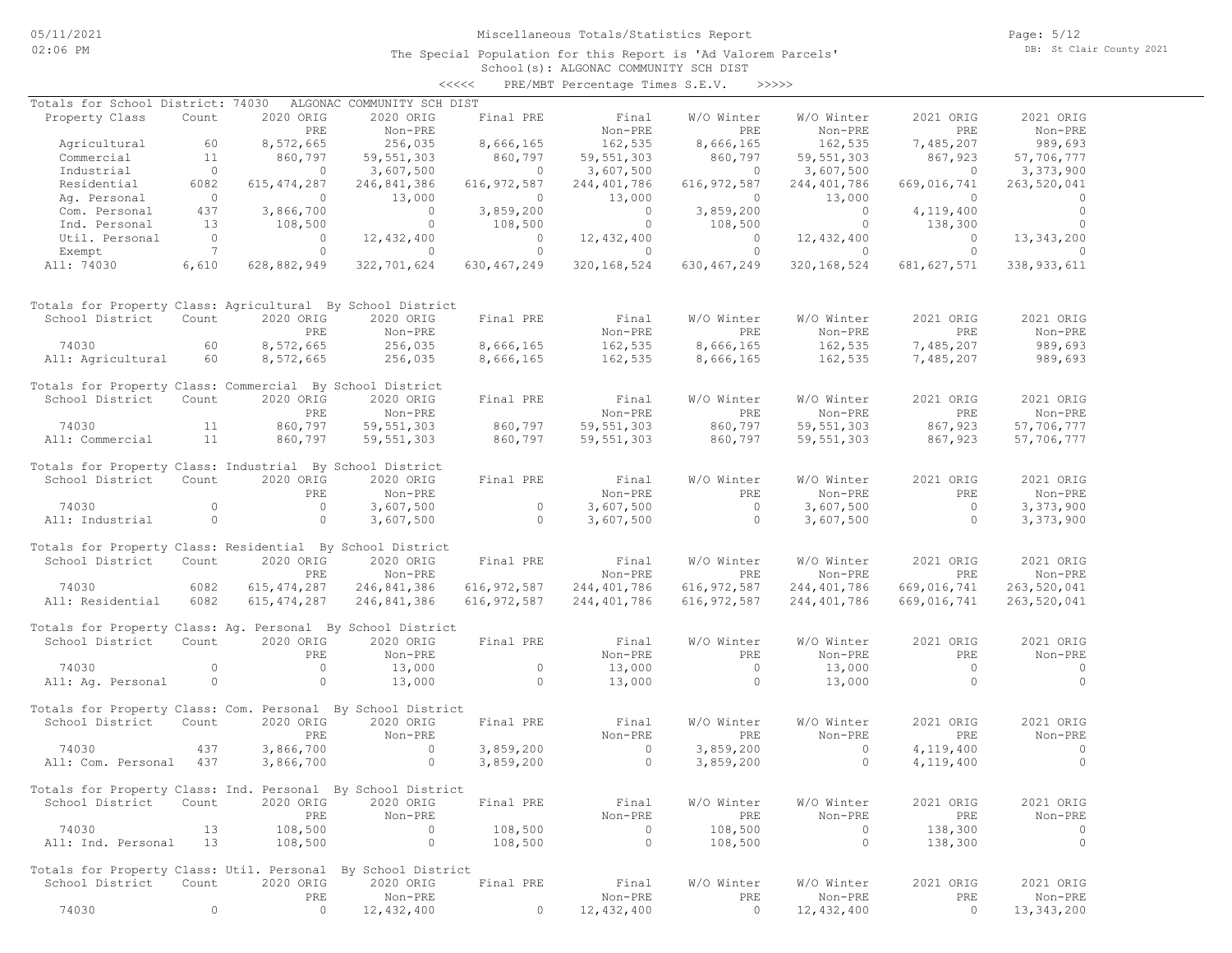Page: 6/12 DB: St Clair County 2021

#### School(s): ALGONAC COMMUNITY SCH DIST The Special Population for this Report is 'Ad Valorem Parcels'

|                                   |          |             |                    | <<<<        | PRE/MBT Percentage Times S.E.V. |             | >>>>>         |               |             |
|-----------------------------------|----------|-------------|--------------------|-------------|---------------------------------|-------------|---------------|---------------|-------------|
| All: Util. Personal               | $\Omega$ |             | 12,432,400         | $\circ$     | 12,432,400                      |             | 12,432,400    |               | 13,343,200  |
| Totals for Property Class: Exempt |          |             | By School District |             |                                 |             |               |               |             |
| School District                   | Count    | 2020 ORIG   | 2020 ORIG          | Final PRE   | Final                           | W/O Winter  | W/O Winter    | 2021 ORIG     | 2021 ORIG   |
|                                   |          | PRE         | Non-PRE            |             | Non-PRE                         | PRE         | Non-PRE       | PRE           | Non-PRE     |
| 74030                             |          |             |                    | 0           |                                 |             | <sup>0</sup>  |               |             |
| All: Exempt                       |          |             |                    | $\Omega$    |                                 |             | $\Omega$      |               |             |
| Totals                            | Count    | 2020 ORIG   | 2020 ORIG          | Final PRE   | Final                           | W/O Winter  | W/O Winter    | 2021 ORIG     | 2021 ORIG   |
|                                   |          | PRE         | Non-PRE            |             | Non-PRE                         | PRE.        | Non-PRE       | PRE           | Non-PRE     |
| Real                              | 6,153    | 624,907,749 | 310,256,224        | 626,499,549 | 307,723,124                     | 626,499,549 | 307, 723, 124 | 677,369,871   | 325,590,411 |
| Personal                          | 450      | 3,975,200   | 12,445,400         | 3,967,700   | 12,445,400                      | 3,967,700   | 12,445,400    | 4,257,700     | 13,343,200  |
| Real & Personal                   | 6,603    | 628,882,949 | 322,701,624        | 630,467,249 | 320,168,524                     | 630,467,249 | 320, 168, 524 | 681, 627, 571 | 338,933,611 |
| Exempt                            |          |             |                    |             |                                 |             |               |               |             |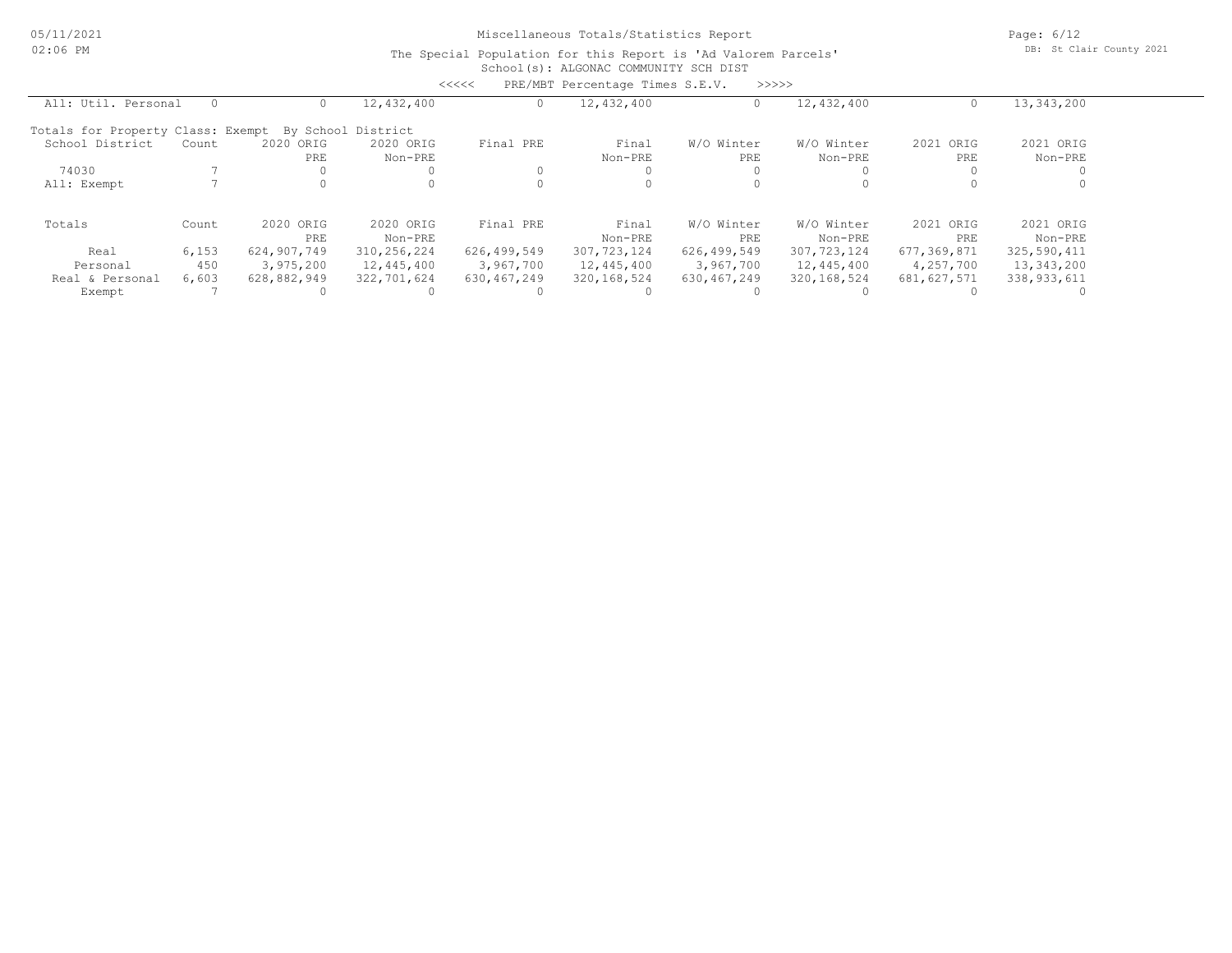Page: 7/12 DB: St Clair County 2021

School(s): ALGONAC COMMUNITY SCH DIST <<<<< PRE/MBT Percentage Times Taxable >>>>>

| Totals for School District: 74030                            |                |                | ALGONAC COMMUNITY SCH DIST |                |                |                |                |                |               |
|--------------------------------------------------------------|----------------|----------------|----------------------------|----------------|----------------|----------------|----------------|----------------|---------------|
| Property Class                                               | Count          | 2020 ORIG      | 2020 ORIG                  | Final PRE      | Final          | W/O Winter     | W/O Winter     | 2021 ORIG      | 2021 ORIG     |
|                                                              |                | <b>PRE</b>     | Non-PRE                    |                | Non-PRE        | PRE            | Non-PRE        | PRE            | Non-PRE       |
| Agricultural                                                 | 60             | 5,709,202      | 223,949                    | 5,802,702      | 130,449        | 5,802,702      | 130,449        | 5,480,482      | 965,091       |
| Commercial                                                   | 11             | 600,330        | 43,690,913                 | 600,330        | 43,611,880     | 600,330        | 43,611,880     | 599,316        | 44,081,979    |
| Industrial                                                   | $\overline{0}$ | $\overline{0}$ | 2,782,072                  | $\overline{0}$ | 2,782,072      | $\overline{0}$ | 2,782,072      | $\overline{0}$ | 2,703,689     |
| Residential                                                  | 6082           | 450, 431, 201  | 178,350,677                | 451,778,206    | 176, 251, 870  | 451,778,206    | 176, 251, 870  | 471,539,480    | 183, 178, 762 |
| Ag. Personal                                                 | $\overline{0}$ | $\Omega$       | 13,000                     | $\circ$        | 13,000         | $\Omega$       | 13,000         | $\bigcirc$     |               |
| Com. Personal                                                | 437            | 3,866,700      | $\sim$ 0                   | 3,859,200      | $\overline{0}$ | 3,859,200      | $\sim$ 0       | 4,119,400      | $\circ$       |
| Ind. Personal                                                | 13             | 108,500        | $\circ$                    | 108,500        | $\circ$        | 108,500        | $\circ$        | 138,300        | $\Omega$      |
| Util. Personal                                               | $\overline{0}$ | $\circ$        | 12,432,400                 | $\sim$ 0       | 12,432,400     | $\overline{0}$ | 12,432,400     | $\overline{0}$ | 13,343,200    |
| Exempt                                                       | $\overline{7}$ | $\circ$        | $\overline{0}$             | $\circ$        | $\overline{0}$ | $\circ$        | $\overline{0}$ | $\overline{0}$ | $\Omega$      |
| All: 74030                                                   | 6610           | 460, 715, 933  | 237, 493, 011              | 462,148,938    | 235, 221, 671  | 462,148,938    | 235, 221, 671  | 481,876,978    | 244, 272, 721 |
|                                                              |                |                |                            |                |                |                |                |                |               |
| Totals for Property Class: Agricultural By School District   |                |                |                            |                |                |                |                |                |               |
| School District                                              | Count          | 2020 ORIG      | 2020 ORIG                  | Final PRE      | Final          | W/O Winter     | W/O Winter     | 2021 ORIG      | 2021 ORIG     |
|                                                              |                | PRE            | Non-PRE                    |                | Non-PRE        | PRE            | Non-PRE        | PRE            | Non-PRE       |
| 74030                                                        | 60             | 5,709,202      | 223,949                    | 5,802,702      | 130,449        | 5,802,702      | 130,449        | 5,480,482      | 965,091       |
| All: Agricultural                                            | 60             | 5,709,202      | 223,949                    | 5,802,702      | 130,449        | 5,802,702      | 130,449        | 5,480,482      | 965,091       |
|                                                              |                |                |                            |                |                |                |                |                |               |
| Totals for Property Class: Commercial By School District     |                |                |                            |                |                |                |                |                |               |
| School District                                              | Count          | 2020 ORIG      | 2020 ORIG                  | Final PRE      | Final          | W/O Winter     | W/O Winter     | 2021 ORIG      | 2021 ORIG     |
|                                                              |                | PRE            | Non-PRE                    |                | Non-PRE        | PRE            | Non-PRE        | PRE            | Non-PRE       |
| 74030                                                        | 11             | 600,330        | 43,690,913                 | 600,330        | 43,611,880     | 600,330        | 43,611,880     | 599,316        | 44,081,979    |
| All: Commercial                                              | 11             | 600,330        | 43,690,913                 | 600,330        | 43,611,880     | 600,330        | 43,611,880     | 599,316        | 44,081,979    |
|                                                              |                |                |                            |                |                |                |                |                |               |
| Totals for Property Class: Industrial By School District     |                |                |                            |                |                |                |                |                |               |
| School District Count                                        |                | 2020 ORIG      | 2020 ORIG                  | Final PRE      | Final          | W/O Winter     | W/O Winter     | 2021 ORIG      | 2021 ORIG     |
|                                                              |                | PRE            | Non-PRE                    |                | Non-PRE        | PRE            | Non-PRE        | PRE            | Non-PRE       |
| 74030                                                        | $\Omega$       | $\overline{0}$ | 2,782,072                  | $\circ$        | 2,782,072      | $\overline{0}$ | 2,782,072      | $\overline{0}$ | 2,703,689     |
| All: Industrial                                              | $\overline{0}$ | $\circ$        | 2,782,072                  | $\circ$        | 2,782,072      | $\overline{0}$ | 2,782,072      | $\overline{0}$ | 2,703,689     |
|                                                              |                |                |                            |                |                |                |                |                |               |
| Totals for Property Class: Residential By School District    |                |                |                            |                |                |                |                |                |               |
| School District                                              | Count          | 2020 ORIG      | 2020 ORIG                  | Final PRE      | Final          | W/O Winter     | W/O Winter     | 2021 ORIG      | 2021 ORIG     |
|                                                              |                | PRE            | Non-PRE                    |                | Non-PRE        | PRE            | Non-PRE        | PRE            | Non-PRE       |
| 74030                                                        | 6082           | 450, 431, 201  | 178,350,677                | 451,778,206    | 176,251,870    | 451,778,206    | 176,251,870    | 471,539,480    | 183, 178, 762 |
| All: Residential                                             | 6082           | 450, 431, 201  | 178,350,677                | 451,778,206    | 176,251,870    | 451,778,206    | 176,251,870    | 471,539,480    | 183, 178, 762 |
| Totals for Property Class: Ag. Personal By School District   |                |                |                            |                |                |                |                |                |               |
| School District                                              | Count          | 2020 ORIG      | 2020 ORIG                  | Final PRE      | Final          | W/O Winter     | W/O Winter     | 2021 ORIG      | 2021 ORIG     |
|                                                              |                | PRE            | Non-PRE                    |                | Non-PRE        | PRE            | Non-PRE        | PRE            | Non-PRE       |
| 74030                                                        | $\circ$        | $\overline{0}$ | 13,000                     | $\overline{0}$ | 13,000         | $\overline{0}$ | 13,000         | $\overline{0}$ | $\sim$ 0      |
|                                                              | $\overline{0}$ | $\circ$        | 13,000                     | $\overline{0}$ | 13,000         | $\overline{0}$ | 13,000         | $\circ$        | $\Omega$      |
| All: Ag. Personal                                            |                |                |                            |                |                |                |                |                |               |
| Totals for Property Class: Com. Personal By School District  |                |                |                            |                |                |                |                |                |               |
| School District                                              | Count          | 2020 ORIG      | 2020 ORIG                  | Final PRE      | Final          | W/O Winter     | W/O Winter     | 2021 ORIG      | 2021 ORIG     |
|                                                              |                | PRE            | Non-PRE                    |                | Non-PRE        | PRE            | Non-PRE        | PRE            | Non-PRE       |
| 74030                                                        | 437            | 3,866,700      | $\Omega$                   | 3,859,200      | $\overline{0}$ | 3,859,200      | $\circ$        | 4,119,400      | $\circ$       |
| All: Com. Personal 437                                       |                | 3,866,700      | $\sim$ 0                   | 3,859,200      | $\overline{0}$ | 3,859,200      | $\circ$        | 4,119,400      | $\circ$       |
|                                                              |                |                |                            |                |                |                |                |                |               |
| Totals for Property Class: Ind. Personal By School District  |                |                |                            |                |                |                |                |                |               |
| School District                                              | Count          | 2020 ORIG      | 2020 ORIG                  | Final PRE      | Final          | W/O Winter     | W/O Winter     | 2021 ORIG      | 2021 ORIG     |
|                                                              |                | PRE            | Non-PRE                    |                | Non-PRE        | PRE            | Non-PRE        | PRE            | Non-PRE       |
| 74030                                                        | 13             | 108,500        | $\circ$                    | 108,500        | $\overline{0}$ | 108,500        | $\circ$        | 138,300        | $\circ$       |
| All: Ind. Personal                                           | 13             | 108,500        | $\circ$                    | 108,500        | $\circ$        | 108,500        | 0              | 138,300        | $\circ$       |
|                                                              |                |                |                            |                |                |                |                |                |               |
| Totals for Property Class: Util. Personal By School District |                |                |                            |                |                |                |                |                |               |
| School District                                              | Count          | 2020 ORIG      | 2020 ORIG                  | Final PRE      | Final          | W/O Winter     | W/O Winter     | 2021 ORIG      | 2021 ORIG     |
|                                                              |                | PRE            | Non-PRE                    |                | Non-PRE        | PRE            | Non-PRE        | PRE            | Non-PRE       |
| 74030                                                        | 0              | $\circ$        | 12,432,400                 | 0              | 12,432,400     | $\circ$        | 12, 432, 400   | $\circ$        | 13, 343, 200  |
|                                                              |                |                |                            |                |                |                |                |                |               |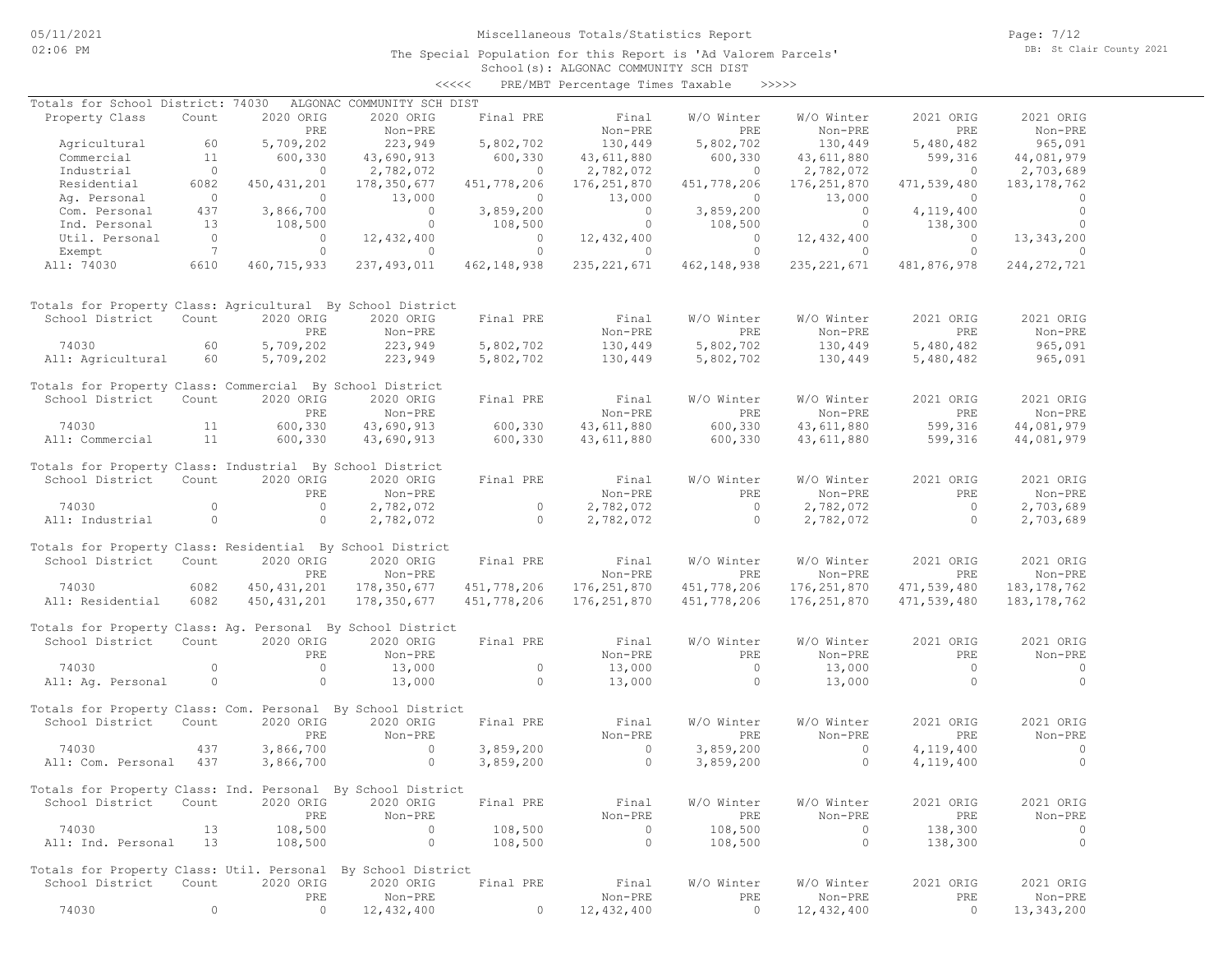Page: 8/12 DB: St Clair County 2021

#### School(s): ALGONAC COMMUNITY SCH DIST The Special Population for this Report is 'Ad Valorem Parcels'

|                                   |       |             |                    | <<<<          | PRE/MBT Percentage Times Taxable |             | >>>>>         |              |               |  |
|-----------------------------------|-------|-------------|--------------------|---------------|----------------------------------|-------------|---------------|--------------|---------------|--|
| All: Util. Personal               |       |             | 12,432,400         |               | 12,432,400                       |             | 12,432,400    |              | 13,343,200    |  |
| Totals for Property Class: Exempt |       |             | By School District |               |                                  |             |               |              |               |  |
| School District                   | Count | 2020 ORIG   | 2020 ORIG          | Final PRE     | Final                            | W/O Winter  | W/O Winter    | 2021<br>ORIG | 2021 ORIG     |  |
|                                   |       | PRE         | Non-PRE            |               | Non-PRE                          | PRE         | Non-PRE       | PRE          | Non-PRE       |  |
| 74030                             |       |             |                    |               |                                  |             |               |              |               |  |
| All: Exempt                       |       |             |                    |               |                                  |             |               |              |               |  |
| Totals                            | Count | 2020 ORIG   | 2020 ORIG          | Final PRE     | Final                            | W/O Winter  | W/O Winter    | 2021 ORIG    | 2021 ORIG     |  |
|                                   |       | PRE         | Non-PRE            |               | Non-PRE                          | PRE         | Non-PRE       | PRE          | Non-PRE       |  |
| Real                              | 6,153 | 456,740,733 | 225,047,611        | 458, 181, 238 | 222,776,271                      | 458,181,238 | 222,776,271   | 477,619,278  | 230,929,521   |  |
| Personal                          | 450   | 3,975,200   | 12,445,400         | 3,967,700     | 12,445,400                       | 3,967,700   | 12,445,400    | 4,257,700    | 13,343,200    |  |
| Real & Personal                   | 6,603 | 460,715,933 | 237,493,011        | 462, 148, 938 | 235, 221, 671                    | 462,148,938 | 235, 221, 671 | 481,876,978  | 244, 272, 721 |  |
| Exempt                            |       |             |                    |               |                                  |             |               |              |               |  |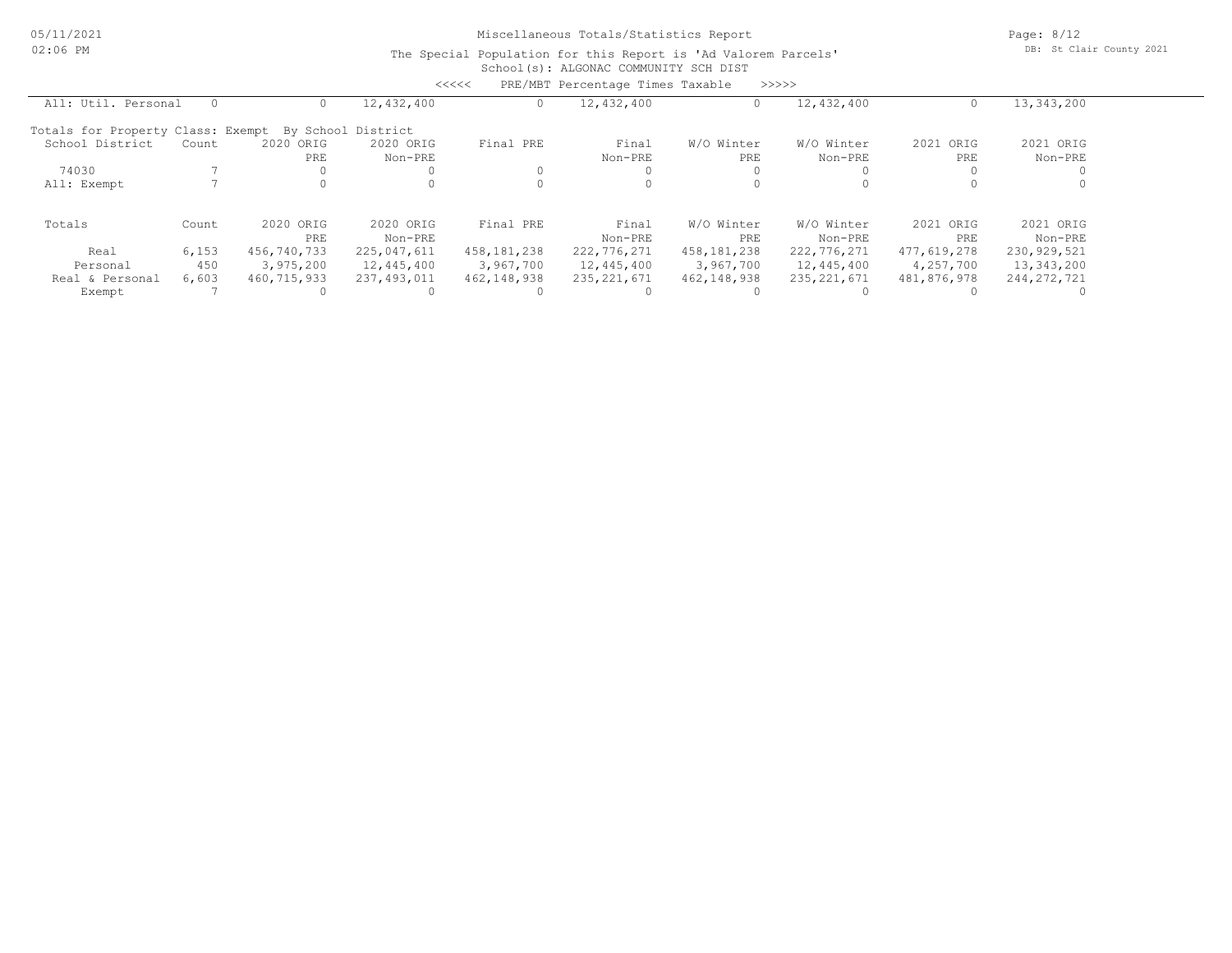\*\*\*\*\* DDA/LDFA Totals \*\*\*\*\*

|          |       | Base       | Current    | Current      | Current      | Final      | Final      | Final      |
|----------|-------|------------|------------|--------------|--------------|------------|------------|------------|
| DDA/LDFA | Count | Value      | Assessed   | Taxable      | Captured     | Assessed   | Taxable    | Captured   |
| TIFA # ? | 343   | 8,879,022  | 14,267,400 | 11,887,084   | 344,655      | 14,101,500 | 11,505,932 | 223,219    |
|          | 252   |            | 739,500    | 739,500      |              | 439,200    | 439,200    |            |
| DDA NO.  | 687   | 16,706,003 | 49,559,759 | 37, 127, 535 | 20, 421, 532 | 49,019,393 | 36,069,026 | 19,363,023 |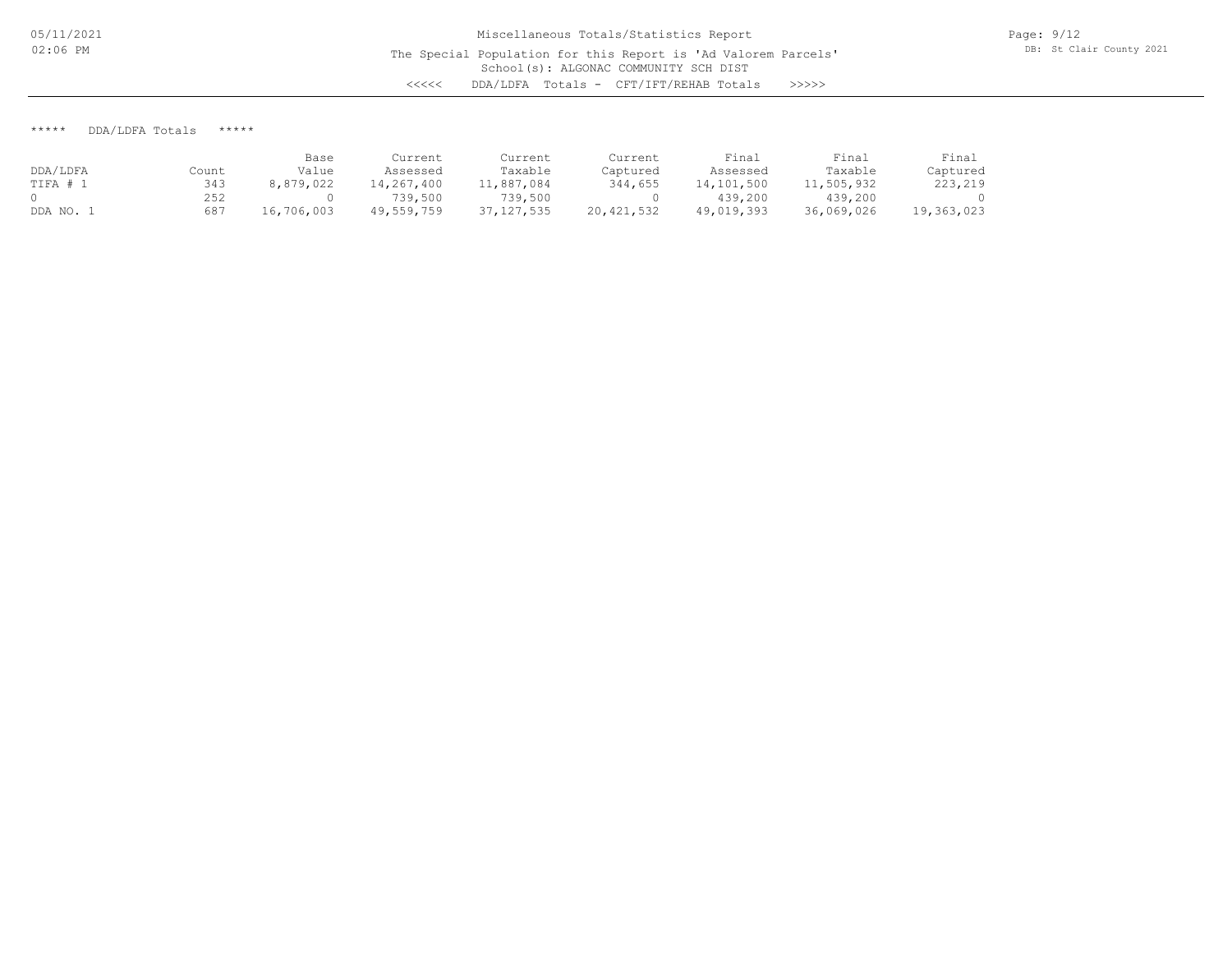# School(s): ALGONAC COMMUNITY SCH DIST Miscellaneous Totals/Statistics Report The Special Population for this Report is 'Ad Valorem Parcels' <<<<< Special Act Totals >>>>>

Page: 10/12 DB: St Clair County 2021

\*\*\*\*\* DDA/LDFA Totals \*\*\*\*\*

|          |       | Base       | Current    | Current      | Current    | Final      | Final      | Final      |
|----------|-------|------------|------------|--------------|------------|------------|------------|------------|
| DDA/LDFA | Count | Value      | Assessed   | Taxable      | Captured   | Assessed   | Taxable    | Captured   |
| TIFA # . | 343   | 8,879,022  | 14,267,400 | 11,887,084   | 344,655    | 14,101,500 | 11,505,932 | 223,219    |
|          | 252   |            | 739,500    | 739,500      |            | 439,200    | 439,200    |            |
| DDA NO.  | 687   | 16,706,003 | 49,559,759 | 37, 127, 535 | 20,421,532 | 49,019,393 | 36,069,026 | 19,363,023 |

\*\*\*\*\* Special Act Totals \*\*\*\*\*

|                                     |                 | Count | SEV Value | Taxable Value |
|-------------------------------------|-----------------|-------|-----------|---------------|
| PA 494/204 - Developmental Property | Real            |       | 137700    | 137700        |
| PA 494/204 - Developmental Property | Personal        |       |           |               |
| PA 494/204 - Developmental Property | Real & Personal |       | 137700    | 137700        |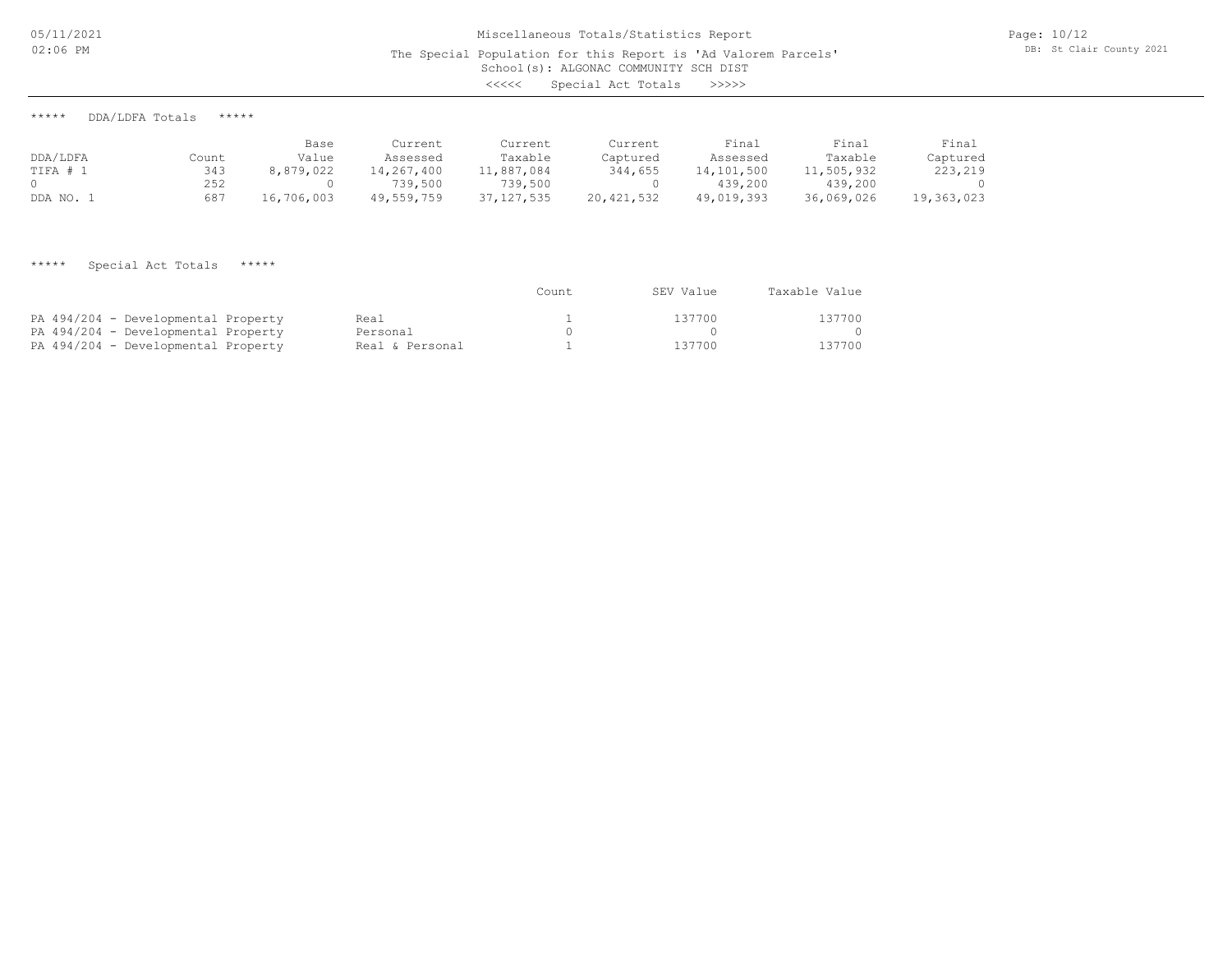#### School(s): ALGONAC COMMUNITY SCH DIST The Special Population for this Report is 'Ad Valorem Parcels'

Page: 11/12 DB: St Clair County 2021

<<<<< Top 20 Statistics >>>>>

| ***** Top 20 S.E.V.s                       |                                      |     |                                     |  |              |                                          |
|--------------------------------------------|--------------------------------------|-----|-------------------------------------|--|--------------|------------------------------------------|
| 14-999-0043-000                            | DTE ELECTRIC COMPANY                 |     |                                     |  | \$           | 4,639,900                                |
| 14-847-0002-000                            | THE OLD CLUB                         |     |                                     |  | \$           | 3,432,900                                |
| 14-999-0107-000                            | SEMCO ENERGY GAS CO                  |     |                                     |  | \$           | 2,313,600                                |
| 14-100-0001-000                            | S MARINA LLC                         |     |                                     |  | \$           | 2,088,900                                |
| 23-999-0034-000                            | DTE ELECTRIC COMPANY                 |     |                                     |  | \$           | 1,806,900                                |
| $01 - 999 - 0280 - 000$                    | DTE ELECTRIC COMPANY                 |     |                                     |  | \$           | 1,725,400                                |
| 14-442-0095-000                            | ALGONAC CENTER LLC                   |     |                                     |  | \$           | 1,613,200                                |
| 14-847-0519-001                            |                                      |     | ABRAMS THOMAS L/KIMBERLY A          |  | \$           | 1,270,100                                |
| 14-217-0010-001                            | 8862 COLONY DRIVE                    |     | TRUST                               |  | \$           | 1,240,700                                |
| 14-217-0053-001                            |                                      |     | PIZZIMENTI GERALD/MIRIAM            |  | \$           | 1,152,300                                |
| $14 - 640 - 0002 - 000$                    |                                      |     | EMERALD CITY HARBOR INC             |  | \$           | 1,139,900                                |
| 23-640-0096-000                            |                                      |     | ALL STATE MARINA MANAGEMENT LLC     |  | \$           | 1,132,900                                |
| $01 - 999 - 0670 - 000$                    | SEMCO ENERGY INC                     |     |                                     |  | \$           | 1,112,100                                |
| 14-847-0202-001                            |                                      |     | MANCHESTER HARSENS ISLAND LLC       |  | \$           | 1,028,400                                |
| $14 - 847 - 0540 - 000$                    |                                      |     | STONEBACK H NEAL/LILLIAN            |  | \$           | 974,500                                  |
| 14-703-0001-051                            |                                      |     | MANIACI JOSEPH/MARY JANE            |  | \$           | 928,200                                  |
| 14-847-0552-001                            | STIELER PAUL M/DIANE                 |     |                                     |  | \$           | 921,000                                  |
| 01-127-0001-300                            | ALGONAC HARBOUR INC                  |     |                                     |  | \$           | 908,400                                  |
| 14-618-0018-000                            | WIECZOREK DALE                       |     | TRUST                               |  | \$           | 902,600                                  |
| 14-847-0144-000                            |                                      |     | CHARTIER M TODD, CHARTIER HEIDI ANN |  | \$           | 875,300                                  |
|                                            |                                      |     |                                     |  |              |                                          |
| *****                                      |                                      |     |                                     |  |              |                                          |
| Top 20 Taxable Values *****                |                                      |     |                                     |  |              |                                          |
| 14-999-0043-000<br>$14 - 847 - 0002 - 000$ | DTE ELECTRIC COMPANY<br>THE OLD CLUB |     |                                     |  | \$           | 4,639,900<br>2,444,534                   |
| 14-999-0107-000                            | SEMCO ENERGY GAS CO                  |     |                                     |  | \$<br>\$     | 2,313,600                                |
| 23-999-0034-000                            | DTE ELECTRIC COMPANY                 |     |                                     |  | \$           | 1,806,900                                |
| $01 - 999 - 0280 - 000$                    | DTE ELECTRIC COMPANY                 |     |                                     |  | \$           | 1,725,400                                |
| 14-442-0095-000                            | ALGONAC CENTER LLC                   |     |                                     |  | \$           | 1,613,200                                |
| 14-100-0001-000                            | S MARINA LLC                         |     |                                     |  | \$           | 1,547,202                                |
| 23-640-0096-000                            |                                      |     | ALL STATE MARINA MANAGEMENT LLC     |  | \$           | 1,122,664                                |
| $01 - 999 - 0670 - 000$                    | SEMCO ENERGY INC                     |     |                                     |  | \$           | 1,112,100                                |
| 14-847-0519-001                            |                                      |     | ABRAMS THOMAS L/KIMBERLY A          |  | \$           | 1,068,546                                |
| 14-217-0010-001                            |                                      |     | 8862 COLONY DRIVE TRUST             |  | \$           | 1,058,994                                |
| 14-217-0053-001                            |                                      |     | PIZZIMENTI GERALD/MIRIAM            |  | \$           | 916,388                                  |
| $14 - 640 - 0002 - 000$                    |                                      |     | EMERALD CITY HARBOR INC             |  | $\mathsf{S}$ | 896,373                                  |
| 23-024-1005-201                            |                                      |     | DOUBLE D'S PROPERTIES LLC           |  | \$           | 836,200                                  |
| 14-847-0202-001                            |                                      |     | MANCHESTER HARSENS ISLAND LLC       |  | $\mathsf{S}$ | 802,020                                  |
| $01 - 127 - 0001 - 300$                    | ALGONAC HARBOUR INC                  |     |                                     |  | \$           | 784,325                                  |
| 14-999-0050-100                            | COMCAST OF MI IV LLC                 |     |                                     |  | \$           | 774,900                                  |
| 14-999-1040-001                            | THE KROGER CO                        |     |                                     |  | \$           | 743,100                                  |
| $01 - 009 - 3006 - 000$                    |                                      |     | ALGONAC MANOR APARTMENTS LLC        |  | \$           | 738,700                                  |
| 14-999-0107-001                            |                                      |     | SEMCO ENERGY GAS CO-DDA             |  | \$           | 667,400                                  |
|                                            |                                      |     |                                     |  |              |                                          |
|                                            |                                      |     |                                     |  |              |                                          |
| ***** Top 20 Owners by Taxable Value ***** |                                      |     |                                     |  |              |                                          |
| DTE ELECTRIC COMPANY                       |                                      | has |                                     |  |              | 8,771,600 Taxable Value in 4 Parcel(s)   |
| THE OLD CLUB                               |                                      | has |                                     |  |              | 2,831,437 Taxable Value in 8 Parcel(s)   |
| SEMCO ENERGY GAS CO                        |                                      | has |                                     |  |              | 2,318,482 Taxable Value in 2 Parcel(s)   |
| S MARINA LLC                               |                                      | has |                                     |  |              | 1,830,202 Taxable Value in 2 Parcel(s)   |
| ALL STATE MARINA MANAGEMENT LLC            |                                      | has |                                     |  |              | $1,625,370$ Taxable Value in 8 Parcel(s) |
| ALGONAC CENTER LLC                         |                                      | has |                                     |  |              | 1,613,200 Taxable Value in 1 Parcel(s)   |
| SEMCO ENERGY INC                           |                                      | has |                                     |  |              | 1,590,600 Taxable Value in 2 Parcel(s)   |
| PK ROLLING BROOK LIMITED PARTNERSHI has    |                                      |     |                                     |  |              | 1,138,968 Taxable Value in 3 Parcel(s)   |
| ABRAMS THOMAS L/KIMBERLY A                 | has                                  |     |                                     |  |              | 1,068,546 Taxable Value in 1 Parcel(s)   |
| 8862 COLONY DRIVE<br>TRUST                 |                                      | has |                                     |  |              | 1,058,994 Taxable Value in 1 Parcel(s)   |
| MANCHESTER HARSENS ISLAND LLC              |                                      | has |                                     |  |              | 1,005,906 Taxable Value in 3 Parcel(s)   |
| WW MICHIGAN PROPERTY VENTURES LLC          |                                      | has |                                     |  |              | 936,298 Taxable Value in 8 Parcel(s)     |

PIZZIMENTI GERALD/MIRIAM has 916,388 Taxable Value in 1 Parcel(s)